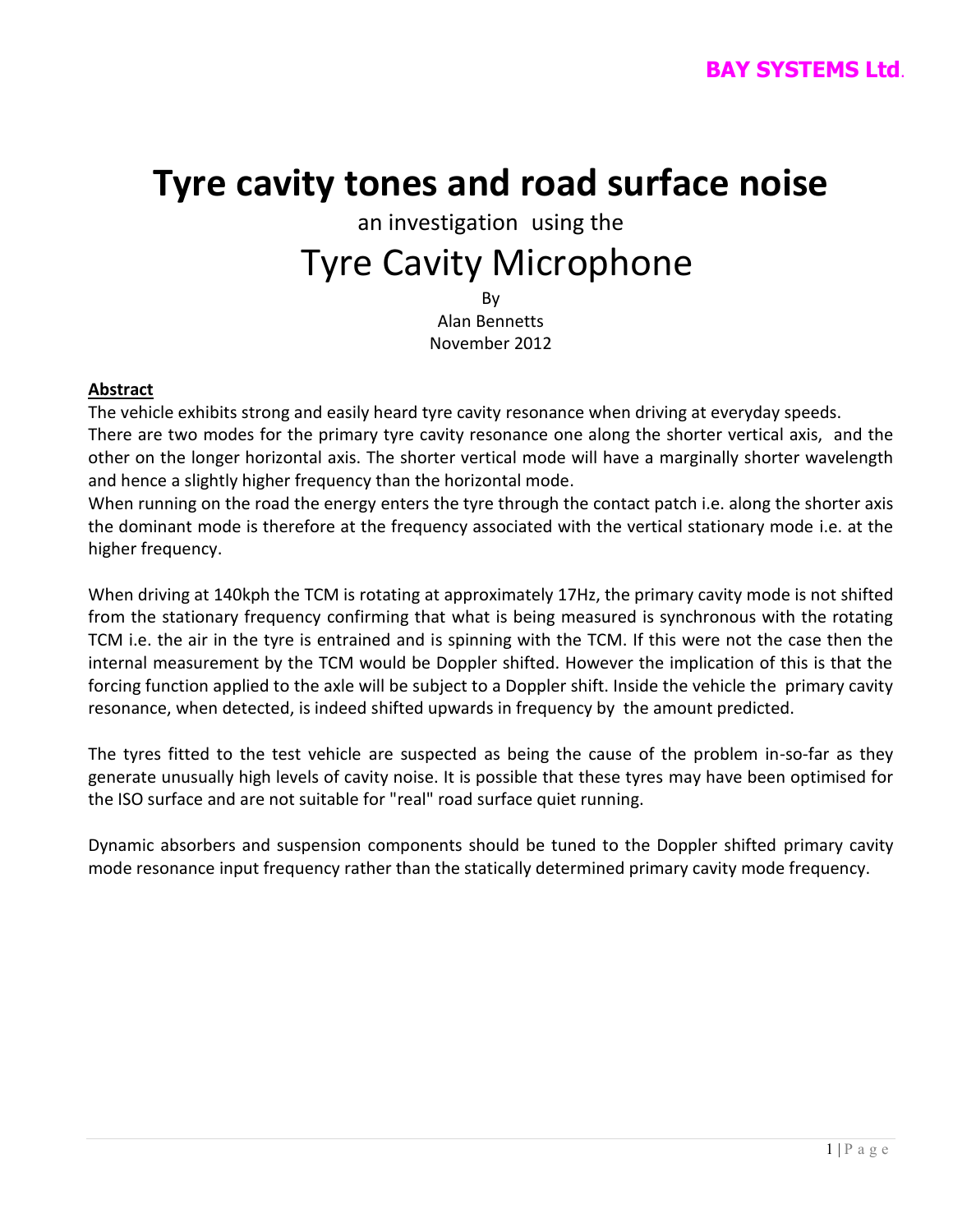### **Details of measurement (experimental set up)**

The Tyre Cavity Microphone was positioned inside the tyre , attached against the rim using a stainless steel cable and high strength nylon tensioning straps, see figure 1. The TCM is controlled and transmits the data over a radio link. Typically for road noise route tracking each wheel carries a TCM; decomposition of the data gathered allows transmission paths to be ranked. Data was gathered, in this demonstration project from a single wheel, drivers front, at speeds from 50-140kph on two road surfaces, smooth and coarse asphalt.

# CM-14

### **Figure 1. TCM attached to rim**

### **Results of measurements**

In figure 2 the blue trace is the result of kicking the stationary tyre when fitted to and loaded by the car. The cars load (approx. 600kg) will partially flatten the tyre, creating the contact patch, allowing two modes to exist, one vertical and one horizontal. However due to the construction of the tyre the overall circumference will remain the same, this generates two frequencies. The higher frequency measured, in this case, at 194Hz will be in the vertical direction and the lower 184Hz in the horizontal, see the blue trace in figure 2. The distribution of energy between the two modes is controlled by the point, in relation to the contact patch, at which the tyre is struck.

The vertical axis (dB level) is always unweighted , not Awt, and the scale is relative not absolute. This was necessary to allow publication of the data and protect the client(s) who supplied the car and tyres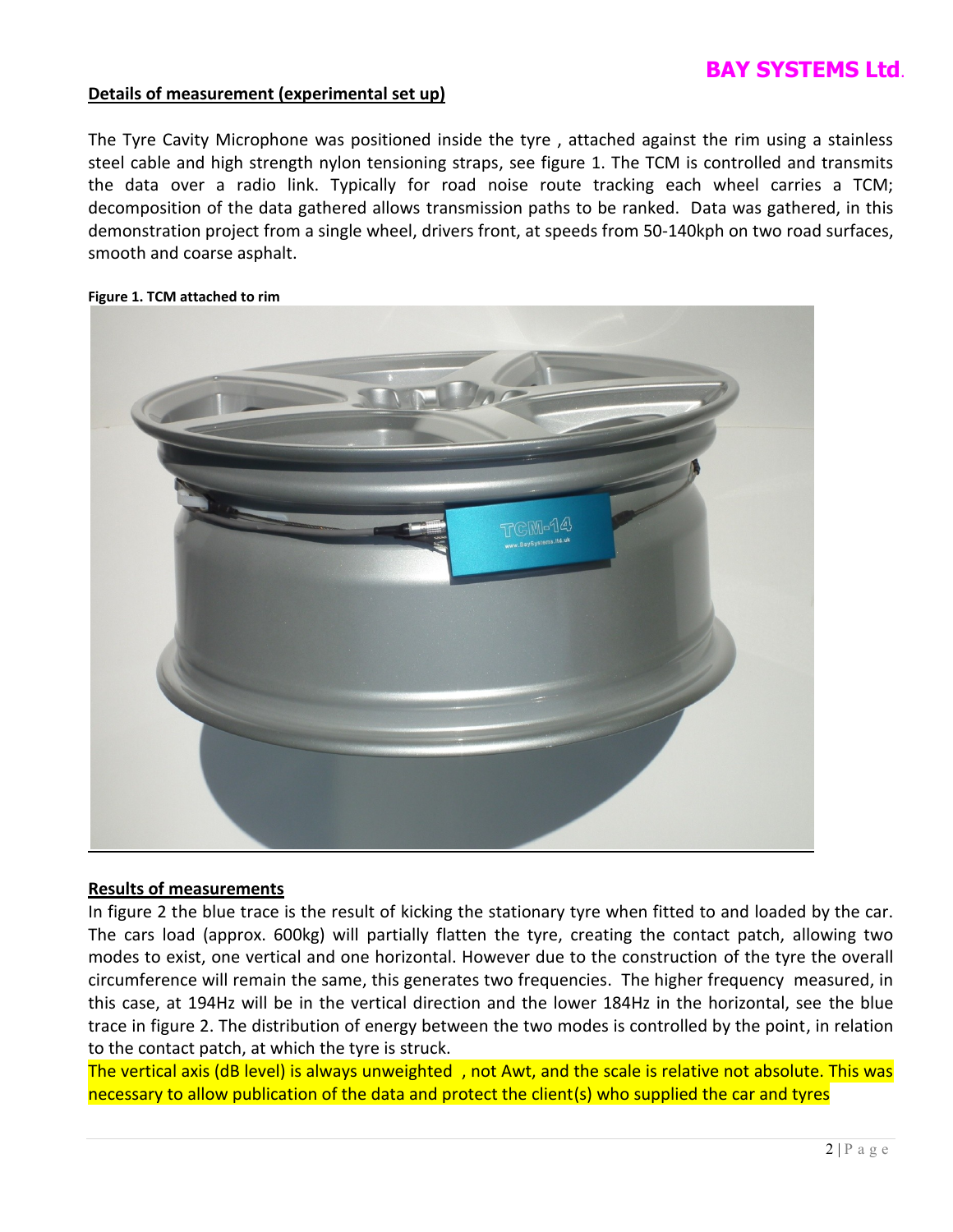

**Figure2. Cavity resonance frequencies measured inside the tyre cavity, using the TCM, & in the vehicle cabin.** Green = TCM 140kph Blue = TCM stationary Red = inside the car cabin  $@$  140kph

### **At 140kph**

When running on the road energy enters the tyre through the contact patch and hence the tyre will generate the vertical response more strongly i.e. the higher frequency response at 194Hz will be dominant, as shown by the intersection of the red dotted red cursor with the green (TCM) trace, see figure 2. The second cavity mode when the wheel is stationary is at 368Hz, twice the horizontal modes frequency. However when running at 140kph the frequency of mode two is at 390Hz, twice the vertical primary mode frequency. Indicating that the pressure maximum is at the contact patch for all running cavity modes. Inside the car the primary cavity resonance peak, red trace, is at 211Hz considerably higher than 194Hz. The calculated frequency change, applying Doppler shift see below, would result in an expected frequency of 211Hz; i.e. very good agreement.

### Doppler shift

### At 140kph

140kph = 38.88m/sec at the wheel circumference, speed of sound at a temperature of 320K (47 degrees C) and an inflation pressure of 2.5 Atm will be approx. 350m/sec. The acoustic wave is not however travelling on the tread circumference, rather it is at some mid point in the tyre annulus. A reasonable estimate would be at the midpoint inside the tyre i.e. at 83% of the tread velocity or 32.27m/sec. The primary cavity resonance at 194Hz should be translated to 211Hz.

### **At 120kph.**

The TCM cavity mode (green Trace), see figure 3, remains at 194 Hz (193.7Hz) while the passenger ear tone is now measured at 208Hz with the predicted frequency at 209Hz, again good agreement between predicted and measured.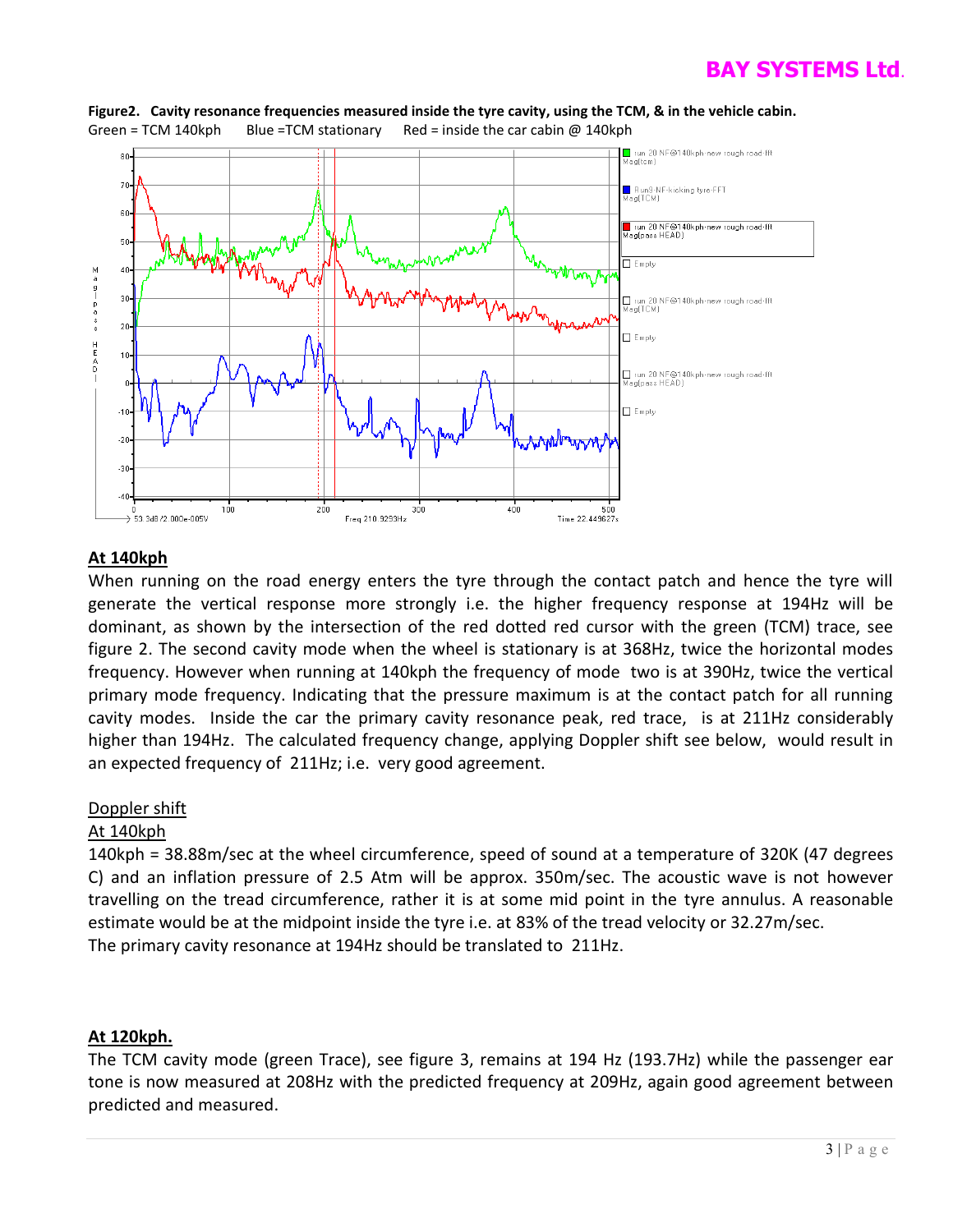### Doppler shift @120kph

120kph = 33.33m/sec, speed of sound 350m/sec mid tyre velocity is 83% of 33.33 =27.66m/sec Change in frequency will be ((27.66+350)/350)194 = 209Hz



### **Figure 3. Cavity resonance frequencies inside the tyre and vehicle cabin at 120kph.**

Green = TCM data from inside the tyre. Red = Front Passenger Ear

### **At 80kph**

Reducing the speed to 80kph should again reduce the frequency of the primary cavity mode heard in the vehicle's cabin due to a reduced Doppler shift.

The primary cavity mode measured in the tyre remains at 194Hz (193.7), see the green trace in figure 4. The frequency in the car's cabin is however measured at 204Hz with the predicted frequency also at 204Hz; again very good agreement.

### Doppler shift

80kph = 22.22m/sec reduced by 83% = 18.44. The speed of sound 350m/sec inside the tyre Change in frequency will be  $((18.44+350)/350)194 = 204$ Hz The in tyre tone at 194Hz should be translated to 204Hz, inside the car's cabin

The good agreement between measured and predicted cabin tone frequency for the three test speeds provides confidence that the hypothesis for the frequency offset mechanism is valid.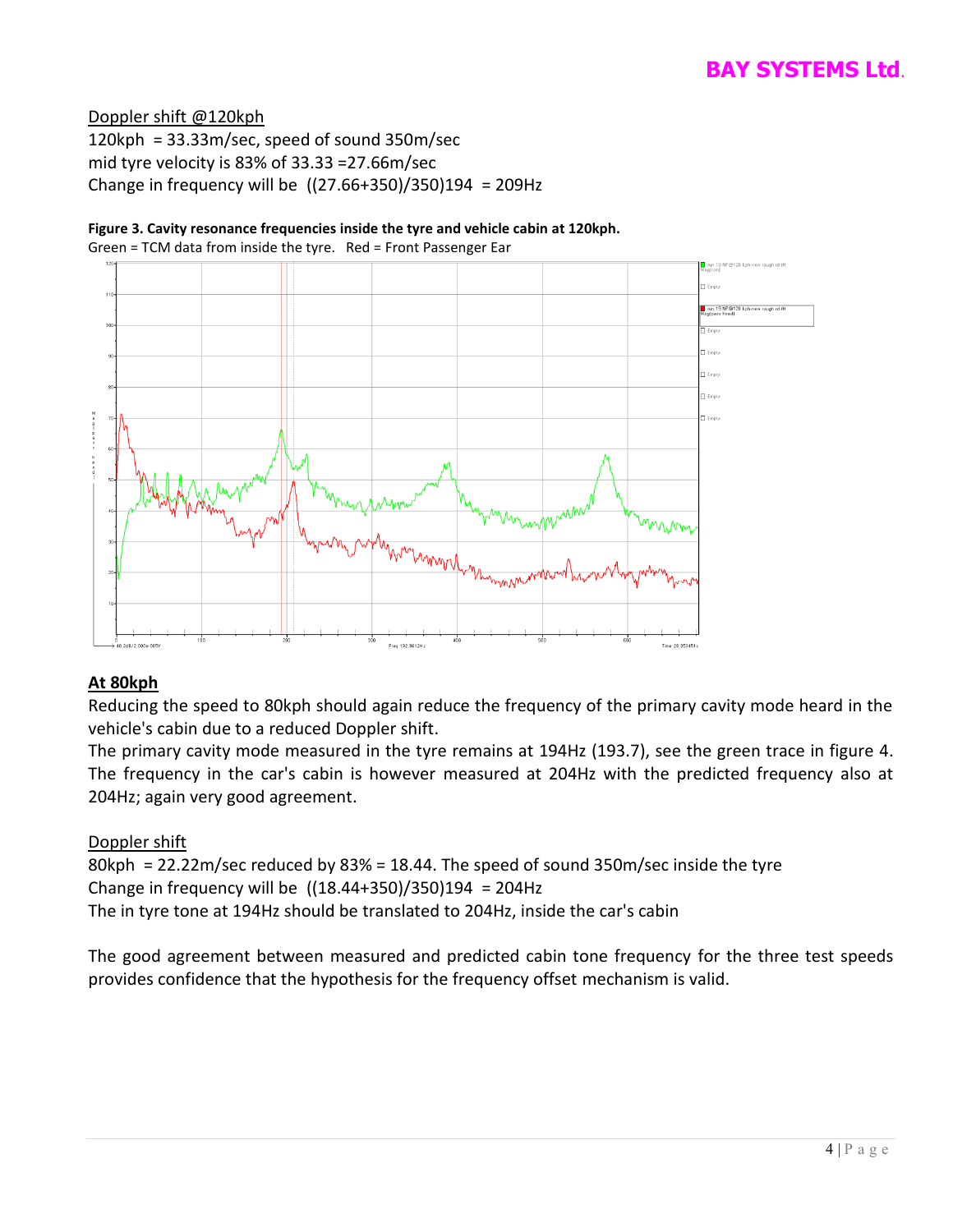

**Figure 4. Cavity resonance frequencies inside the tyre and vehicle cabin at 80kph.** green = TCM Red = Front Passenger Ear

Comparing the in tyre data at the three speeds 140/120/80kph, see figure 5, the frequency of the primary cavity mode can be seen to be constant, within a tolerance of 1Hz.



**Figure 5. Cavity resonance measured inside tyre at 140/120/80kph & when stationary** Green = 140kph Blue = 120kph Red = 80kph Magenta = Stationary

The response (amplitude) inside the tyre is a function of the amplitude of the forcing function. The relatively gentle tap with the foot, to allow the extraction of the cavity mode resonance frequencies is shown to be some 40+dB lower than the running tyre response to road input.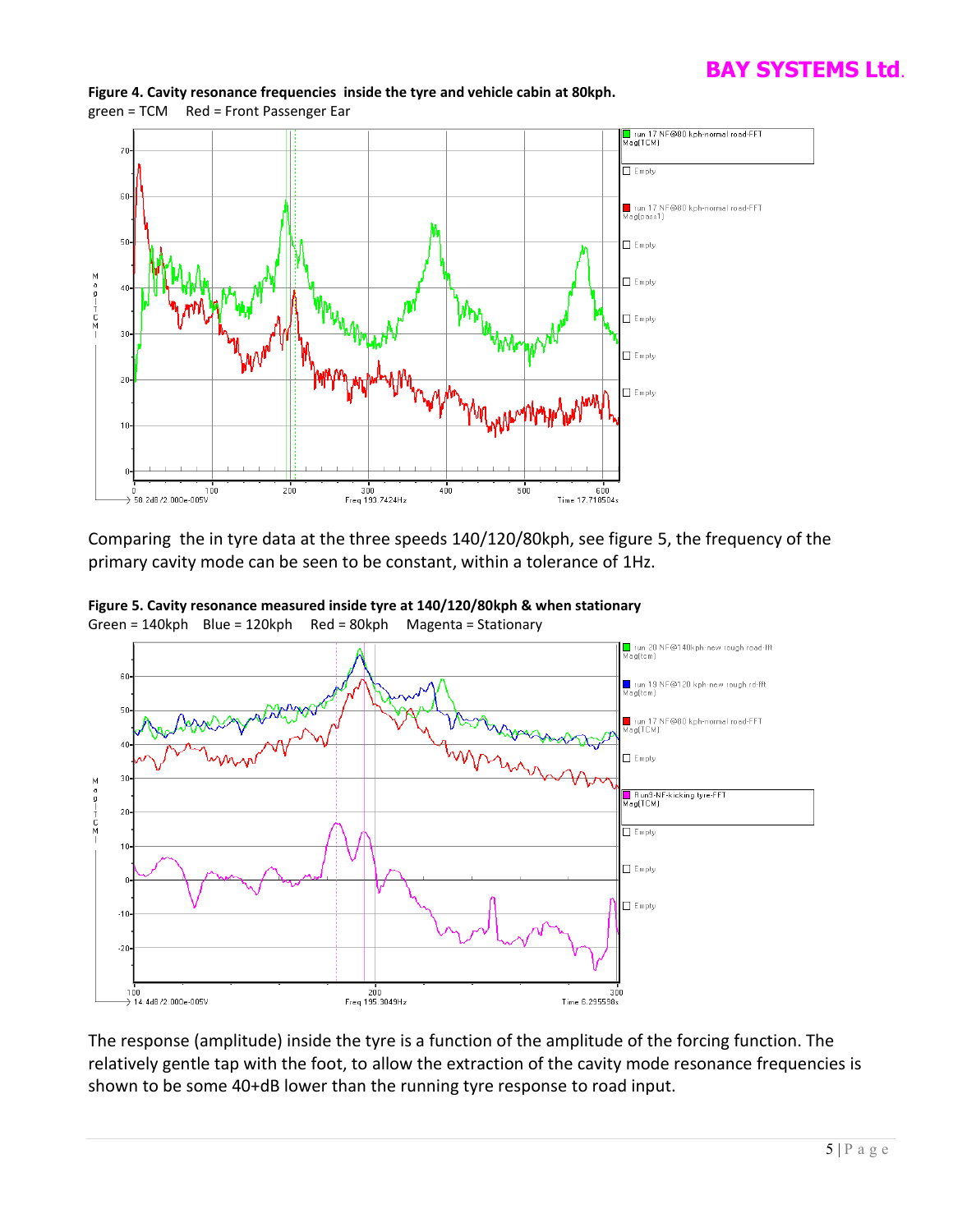Inside the tyre the primary cavity mode frequency is essentially unchanged by the speed of the car when measured by the TCM i.e. in the frame of reference of the spinning wheel.

The slight increase in the cavity mode frequency at 80kph can be explained by the slightly larger contact patch and hence shorter wavelength, and higher frequency. This is due to the reduction in centripetal force and the tyre becoming less round at lower speeds. When the car is stationary the contact patch is a maximum and so the frequency should be the highest and at 195.3Hz it is, see the Magenta trace in figure 5.

Inside the vehicle's cabin the primary cavity frequency does increase in frequency as the speed of the car increases, see figure 6. However as the transmission of the tone is almost certainly through the structure of the car rather than through any airborne path the increase in frequency must be a Doppler effect. This must be occurring inside the tyre but is nullified in the TCM data by the spinning of the TCM. If there were, as is sometimes suggested, two equal cavity mode waves propagating in opposite directions, then the TCM data would contain two equal peaks separated at 140kph by some 30Hz. The second upwardly shifted cavity wave is indeed seen in this data at approximately 230Hz, see figure 5, but at nearly 10dB lower amplitude. The presence of a second contra-rotating cavity mode wave allows for the possible generation of a low frequency beating; which in turn might couple in some way with the wheel rotation harmonic series and drive low frequency cabin modes.



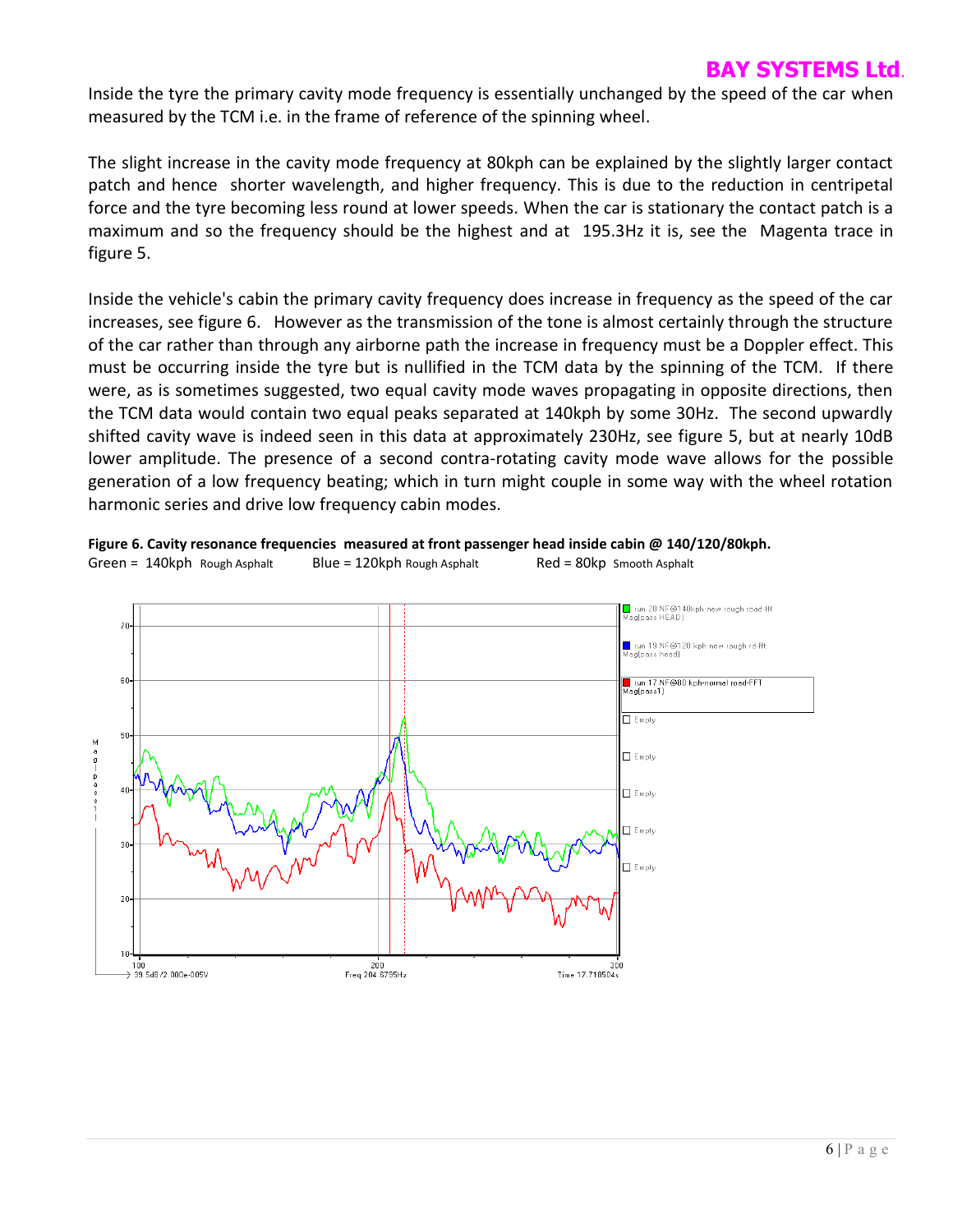The 80kph run completed on the older smoother asphalt was significantly lower in level than runs completed on the new rough asphalt. Plotting the in tyre and cabin levels for 50/80/120kph for the smooth asphalt reveals that at 50kph the primary cavity resonance is at a greater amplitude than at 80 and 120kph, see figure 7 & 8.





**Figure 8. Cavity resonance frequencies measured inside cabin at 50/80/120kph on smooth asphalt** Green = 50kph Blue = 80kph Red = 120kph

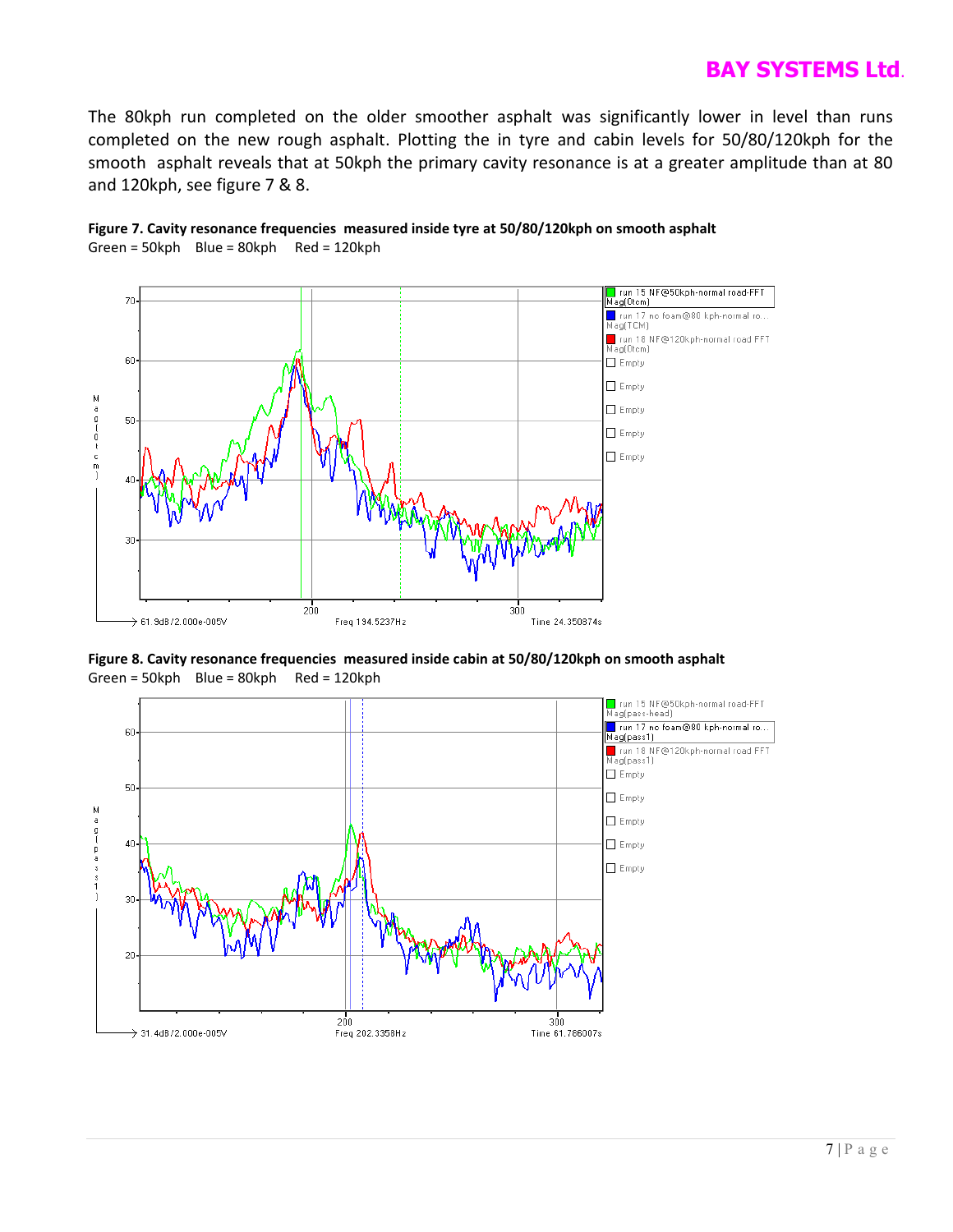### **Affect of road surface @ 120kph**

The only speed at which measurements were made for both rough new asphalt and the older smooth asphalt was 120kph, see figure 9. Of particular interest is the strong visual correlation between TCM and cabin levels up to 600Hz, but not for cavity modes > 1. Above 600Hz the cabin noise (green traces) the visual correlation is not so strong, the TCM data does still reflect the higher input from the rougher surface (blue traces). Above 1800Hz neither the TCM or cabin data is obviously affected by the rougher surface.



**Figure 9. TCM and Cabin levels for smooth and rough asphalt (blue = TCM Green = cabin)**

### **Tyre primary cavity mode - comparing smooth and rough asphalt surfaces**

Inside the tyre the rougher surface is clearly noisier (cyan), see figure 10. However the presence of wheel rotation orders should be noted as these are known to drive the cavity modes.



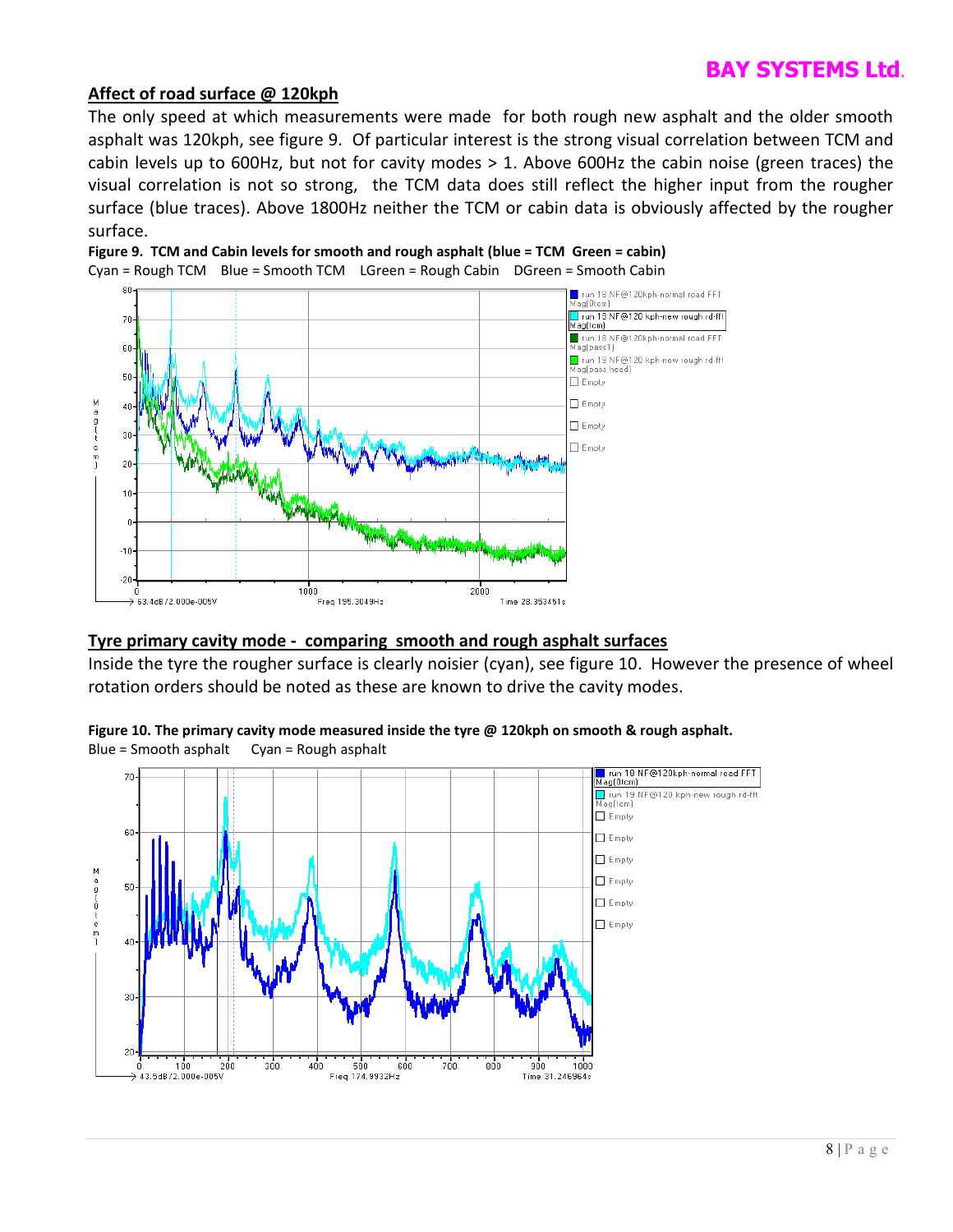The cabin noise levels reflect the increase in TCM level when going from smooth to rough asphalt for the primary cavity resonance, see figure 11.





### **Discussion**

The results obtained using the TCM show the high level of the primary cavity mode at 50kph. The level of the 50kph primary cavity mode was higher than the 80 and 120kph levels; this is unusual and would normally be ascribed to poor tyre design.

Further work and measurement is recommended to resolve exactly what is driving the high level of the primary cavity mode at 50kph.

A simple check to separate suspension and body coupling from tyre input would be to fit another manufactures tyres to the car and repeat the measurements. If the tyre size is unique then it may be necessary to use a none standard wheel and tyre size and adjust the speeds correspondingly.

This substitution would be inexpensive and should be very revealing. The other useful way forward would be to measure the current tyres in a laboratory. The tread and resonance, cavity and structural would then be obtained and could be compared with other tyres. This would provide evidence that would be used to guide the way forward towards a road/tyre noise solution for this vehicle.

### **Conclusions**

The contact patch decreases marginally as speed increases; the effect is too slightly lower the frequency of the dominant, vertical, primary cavity mode. The frequency heard inside the car is shown to be modified by the Doppler shift.